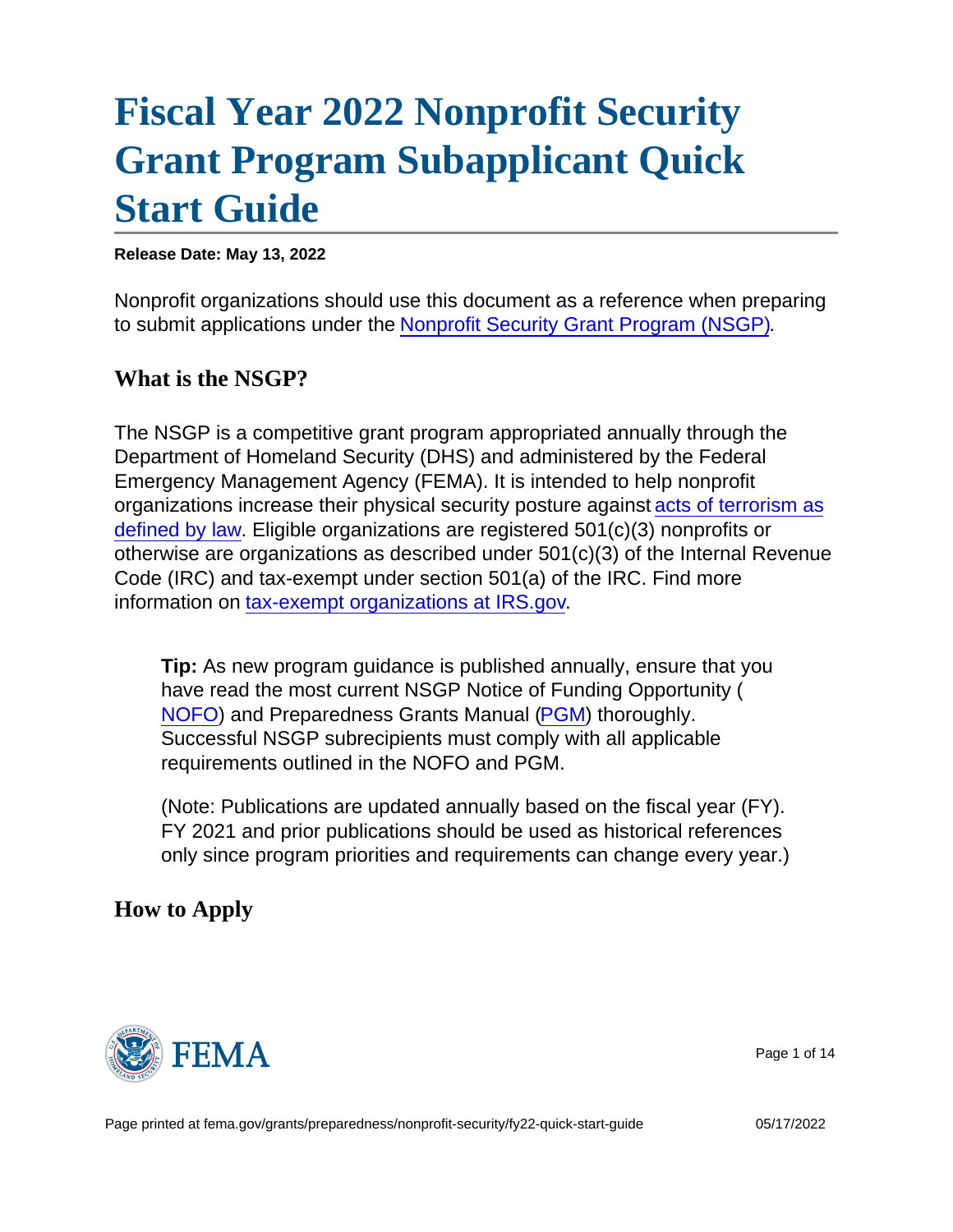To apply for NSGP funds, interested nonprofit organizations must apply through their State Administrative Agency (SAA). Each SAA has an established application submission process with a state-specific deadline to submit all required materials. The application submission deadline in the NOFO applies to the SAA and is the deadline for SAAs to submit all administratively reviewed application materials to FEMA . You will need to contact your SAA point of contact on statespecific deadlines and supplemental application materials or requirements unique to your state. [View the list of SAAs](https://edit.fema.gov/grants/preparedness/state-administrative-agency-contacts).

Nonprofit organizations must fully answer each question in all the sections of the Investment Justification(s). In their Investment Justification (IJ), nonprofit organizations should summarize the most critically important, impactful, and salient information. You may submit up to three (3) Investment Justifications, which function as an application document, per organization for up to three (3) unique physical locations/addresses. You must submit one (1) unique Investment Justification form and required documents as part of a complete submission package for each physical location/unique address. Each Investment Justification can request up to \$150,000 per location for a total of \$450,000 across three (3) Investment Justifications for three (3) unique physical locations/addresses. The amount of funding requested, and number of submissions, may not exceed these limits.

Nonprofit organizations must have a Unique Entity Identifier (UEI), which is obtained through [SAM.gov](https://sam.gov/content/home). Nonprofit organizations must only register in SAM.gov to obtain the UEI but are not required to maintain an active registration in SAM.gov. Guidance on obtaining a UEI in SAM.gov can be found at [GSA UEI](https://www.gsa.gov/about-us/organization/federal-acquisition-service/office-of-systems-management/integrated-award-environment-iae/iae-systems-information-kit/unique-entity-identifier-update) [Update](https://www.gsa.gov/about-us/organization/federal-acquisition-service/office-of-systems-management/integrated-award-environment-iae/iae-systems-information-kit/unique-entity-identifier-update) and [SAM.gov Update.](https://www.gsa.gov/about-us/organization/federal-acquisition-service/office-of-systems-management/integrated-award-environment-iae/iae-systems-information-kit/samgov-update)

Tip: NSGP has two funding streams: NSGP-State (NSGP-S) and NSGP-Urban Area (NSGP-UA). Identify and apply for the proper funding stream (NSGP-S OR NSGP-UA) based on the physical geographical location/address of the facility and whether or not it is within a high-risk urban area. A full list of eligible high-risk urban areas is in the NSGP [NOFO](https://www.fema.gov/grants/preparedness/nonprofit-security/nonprofit-security-grant-program-notices-funding-opportunity). Contact your [SAA](https://www.fema.gov/grants/preparedness/state-administrative-agency-contacts) for questions about the appropriate funding stream based on your organization's location. Applications submitted to the incorrect funding stream will not be considered.



Page 2 of 14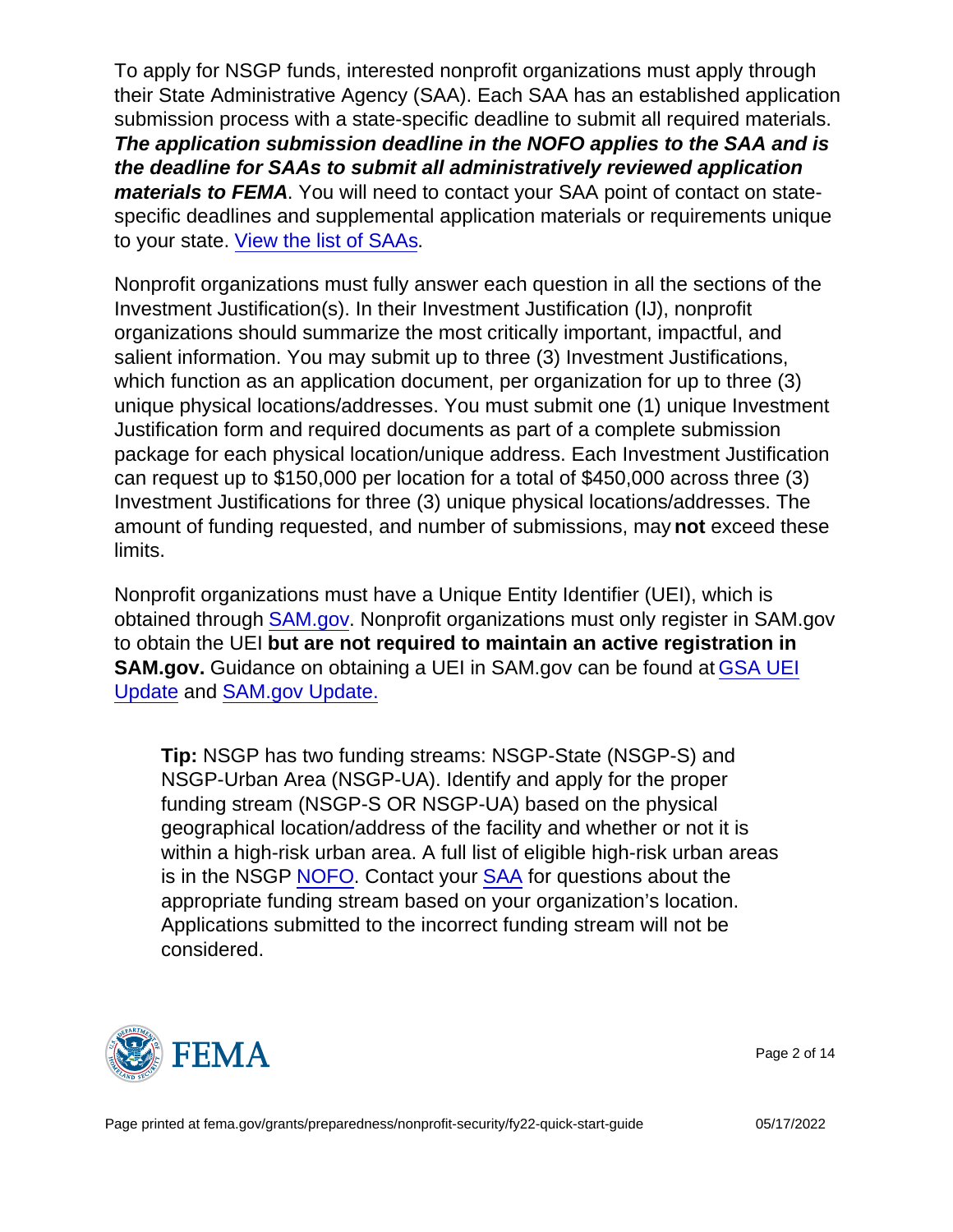# Application Elements

The following materials, including any additional required or requested materials specific to the state, must be submitted to the SAA as part of a complete application package. A submission that is missing any required document(s) will be considered incomplete and will not be reviewed.

### Mission Statement

A mission statement is a formal summary of the aims and values of an organization. The three components of a mission statement include the purpose, values, and goals of the organization. The provided statement should discuss the "who, what, and why" of your organization.

Tip: It is highly recommended that the mission statement is documented on official letterhead. This element helps inform and validate a nonprofit organization's categorical self-identification based on its ideology, beliefs, mission, function, or constituency served/supported.

### Vulnerability Assessment

A vulnerability assessment is used to identify and validate physical security deficiencies of your organization/facility and is the foundation of an NSGP application. Vulnerability assessments can be provided in the form of a Cybersecurity and Infrastructure Security Agency (CISA) Self-Assessment ( [Facility Security Self-Assessment | CISA](https://www.cisa.gov/publication/houses-worship-security-self-assessment)), state or local law enforcement assessment, contractor assessment, or other valid method of assessment. The SAA may require a specific format/type of vulnerability assessment, so be sure to review the state-specific guidelines for their application requirements. The vulnerably assessment is uniquely different than a risk/threat assessment: in essence, a risk assessment involves looking outside of an organization to determine external threats that exist that could potentially lead to security issues, whereas a vulnerability assessment involves looking inside the organization for internal vulnerabilities and weaknesses. Projects/activities requested through the NSGP should align to mitigate items identified in the vulnerability assessment.



Page 3 of 14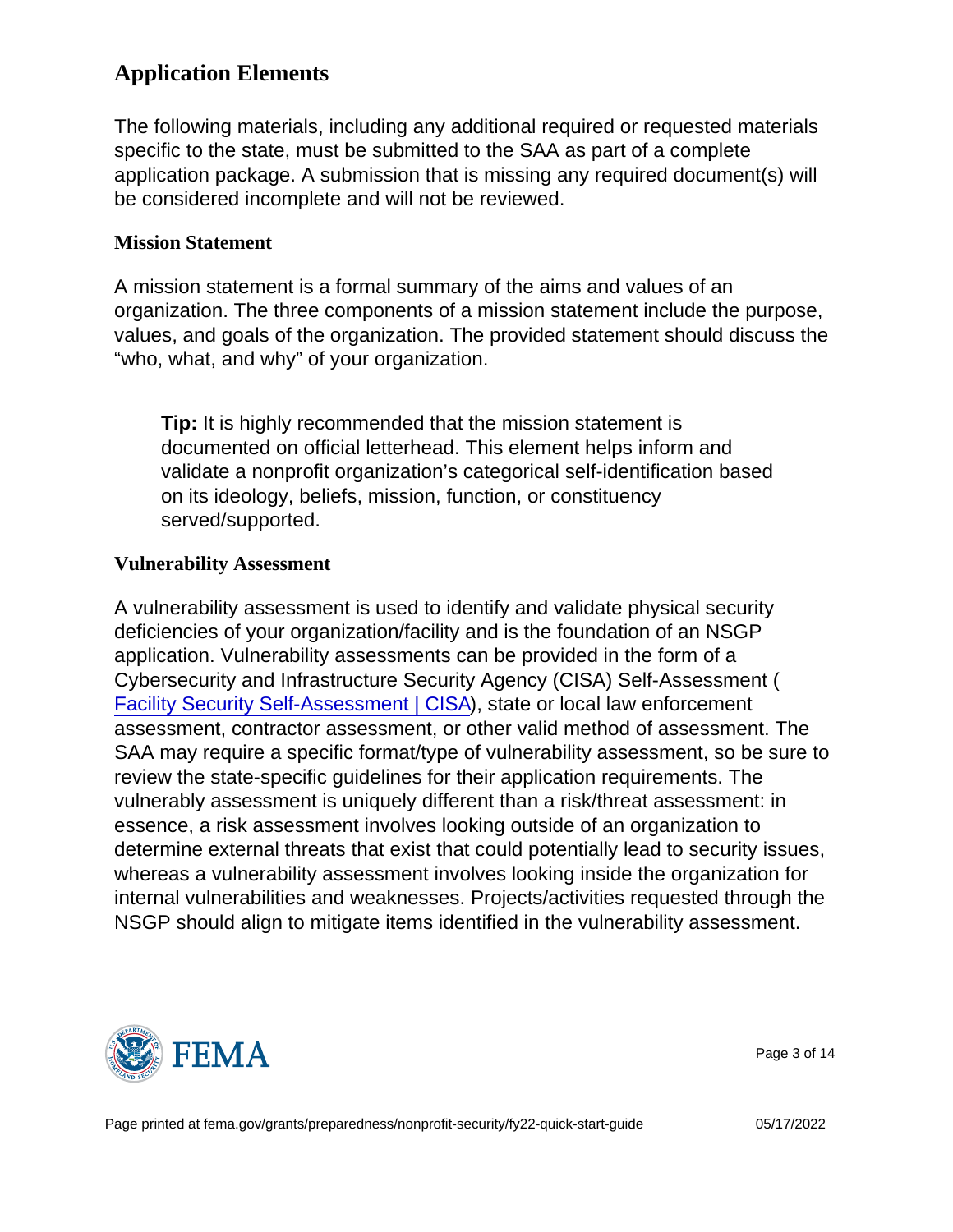Tip: In preparation to describe how they intend to use NSGP grant funding, non-profit organizations should think broadly and holistically in their approach to security measures designed to protect buildings and safeguard people. Some physical security control examples include locks, gates, and guards (e.g., contract security). Although these may be effective measures, there are many additional layers to physical security that can help protect the organization, including creating comprehensive physical security plans, conducting training and exercises (e.g., active shooter, evacuation), identifying countermeasures against intrusion (e.g., access controls), preventing physical security breaches (e.g., security enhanced doors/windows), and monitoring for physical security threats (e.g., cameras, surveillance). Descriptions of allowable costs and activities can be located in the NOFO and the PGM. Unallowable costs will not be reimbursed.

## Investment Justification

Th[e Investment Justification](https://edit.fema.gov/sites/default/files/documents/fema_fy-22-nsgp-investment-justification.pdf) is a fillable template provided and required by FEMA (which will be made available through [Grants.gov](https://www.grants.gov/)) that asks nonprofits to describe the organization, risks/threats to the organization, and proposed projects/activities to mitigate security deficiencies (as identified in the vulnerability assessment) utilizing NSGP funding.

#### Supplemental Documents

Each state is unique in how they manage and administer the NSGP. The SAA may require specific supplemental documents or templates in addition to those required by FEMA as part of the state's internal NSGP application submission requirement. However, when preparing the Investment Justification, organizations must answer questions completely and cannot rely on references to or cite page numbers of any supplemental documents as they are not submitted to nor reviewed by FEMA. Only the Investment Justification is submitted to FEMA by the SAA.

Tip: Contact your [SAA](https://edit.fema.gov/grants/preparedness/state-administrative-agency-contacts) for unique, state-specific submission requirements.



Page 4 of 14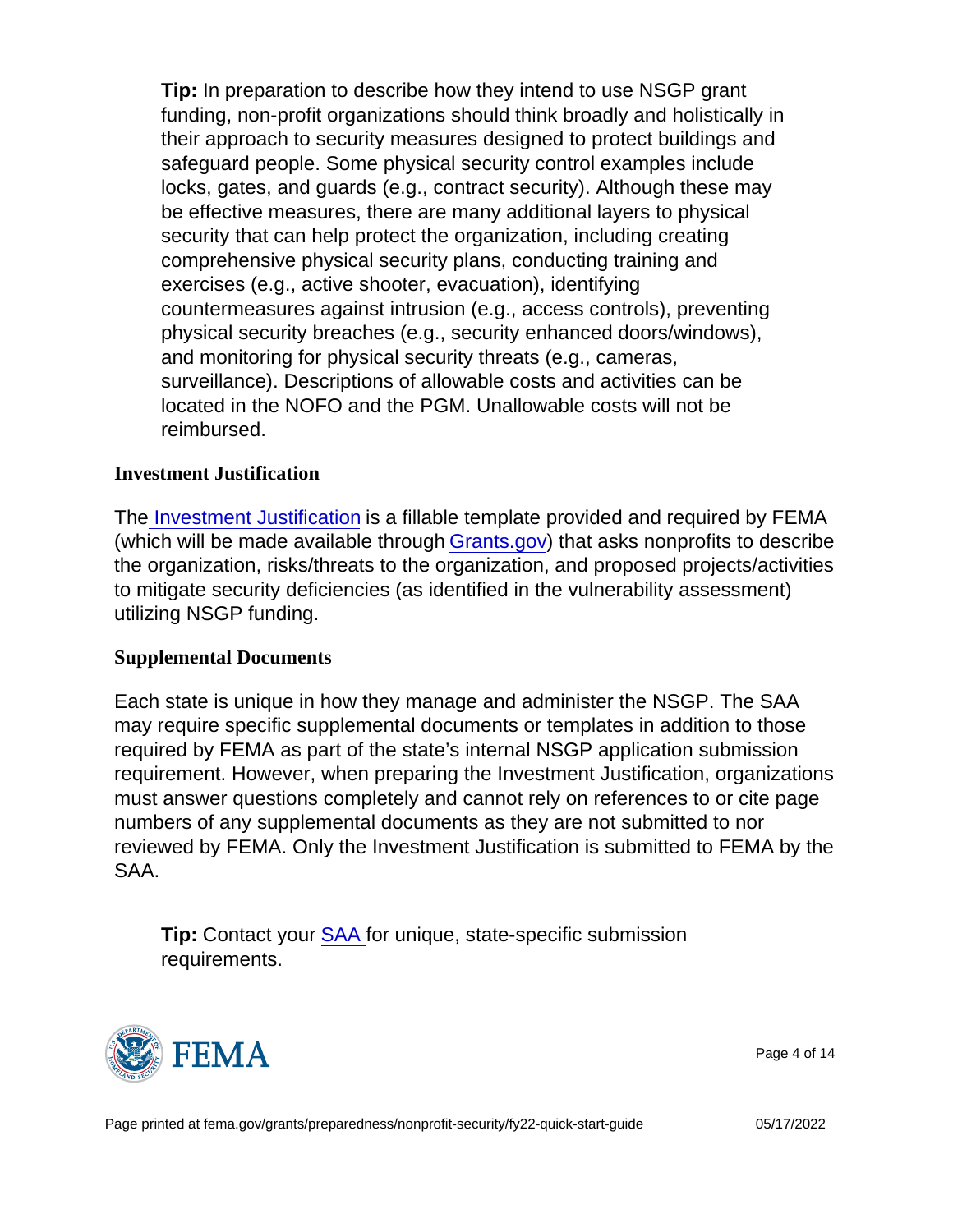## Scoring and Funding Recommendations

Upon submission of your completed application to the SAA, the state will review, score, and rank every complete application it has received from eligible nonprofit organizations. The results of the scoring process will be forwarded to FEMA and will inform the federal review of the Investment Justifications based on the criteria outlined in the NSGP [NOFO.](https://edit.fema.gov/grants/preparedness/nonprofit-security/nonprofit-security-grant-program-notices-funding-opportunity) Following the federal review and based on a combination of state and federal scoring, nonprofit organizations are recommended for funding. The final list of recommended nonprofit organizations to be funded is provided to the Secretary of Homeland Security for final approval.

# Investment Justification Checklist

Nonprofit organizations must fully answer each question in all the sections of the Investment Justification(s) for the form to be considered complete. In their Investment Justification, nonprofit organizations should summarize the most critically important, impactful, and salient information. The Investment Justification is the only document submitted to FEMA by the SAA and should be crafted using the identified threats/risks to your organization, the results of the vulnerability assessment of a physical location/structure/building, and details of the requested projects/activities to mitigate or remediate those vulnerabilities with associated estimated costs. Nonprofit organizations should describe their current threat/risk. While historic risk may be included for context, the Investment Justification should focus on current threats and risks.

Reminder: Applicants may submit up to three (3) Investment Justifications with one (1) unique Investment Justification form and required documents for each unique physical location/address. Each Investment Justification can request up to \$150,000 per location for a total of \$450,000 across three unique physical locations/addresses between the NSGP-UA program and NSGP-S program. The amount of funding requested, and number of submissions, may not exceed these limits.



Page 5 of 14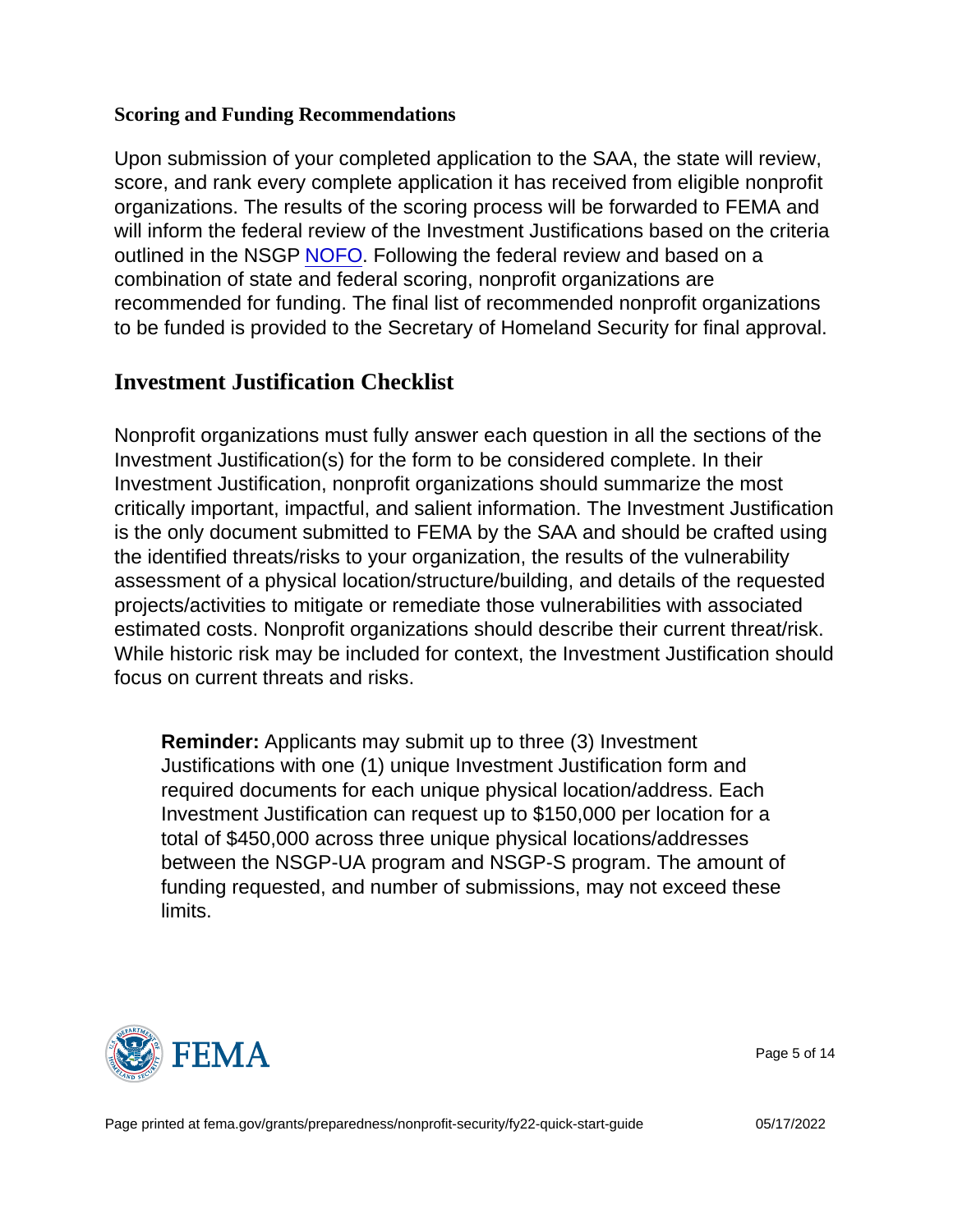Below is the Investment Justification Checklist that includes the required contents of a complete NSGP Investment Justification:

Section I – Applicant Information

- Legal Name of the Organization/Physical Address of the Facility/County
- Year the Original Facility was Constructed
- Owning vs. Leasing/Renting and Permission to Make Enhancements
- Year the Organization Began Operating from the Facility
- **Deal** Other Organizations in Facility
- **Mission Statement Summary**
- Organization Type
- **Organization's Affiliation**
- 501(c)(3) Tax-Exempt Designation
- **Unique Entity Identifier (UEI) obtained via the [System for Award Management](https://sam.gov/content/home)** (replaces DUNS)
- Funding Stream
	- **Designated high-risk urban area (if applicable)**
- Federal Funding Request (total estimated cost of projects/activities)

Section II – Background

- **Describe the symbolic value of your organization's site as a highly recognized** national or historical institution, or significant institution within the community that renders the site a possible target of terrorism.
- **Describe any role in responding to or recovering from terrorist attacks,** specifically highlighting the efforts that demonstrate integration of nonprofit preparedness with broader state and local preparedness efforts.

Section III – Risk

- **Threat:** Describe the identification and substantiation of specific threats, incidents, or attacks against the nonprofit organization or a closely related organization, network, or cell (examples include police report, insurance claim, internet threats, etc.).
- **Vulnerability: Describe your organization's susceptibility to destruction,** incapacitation, or exploitation by a terrorist attack.



Page 6 of 14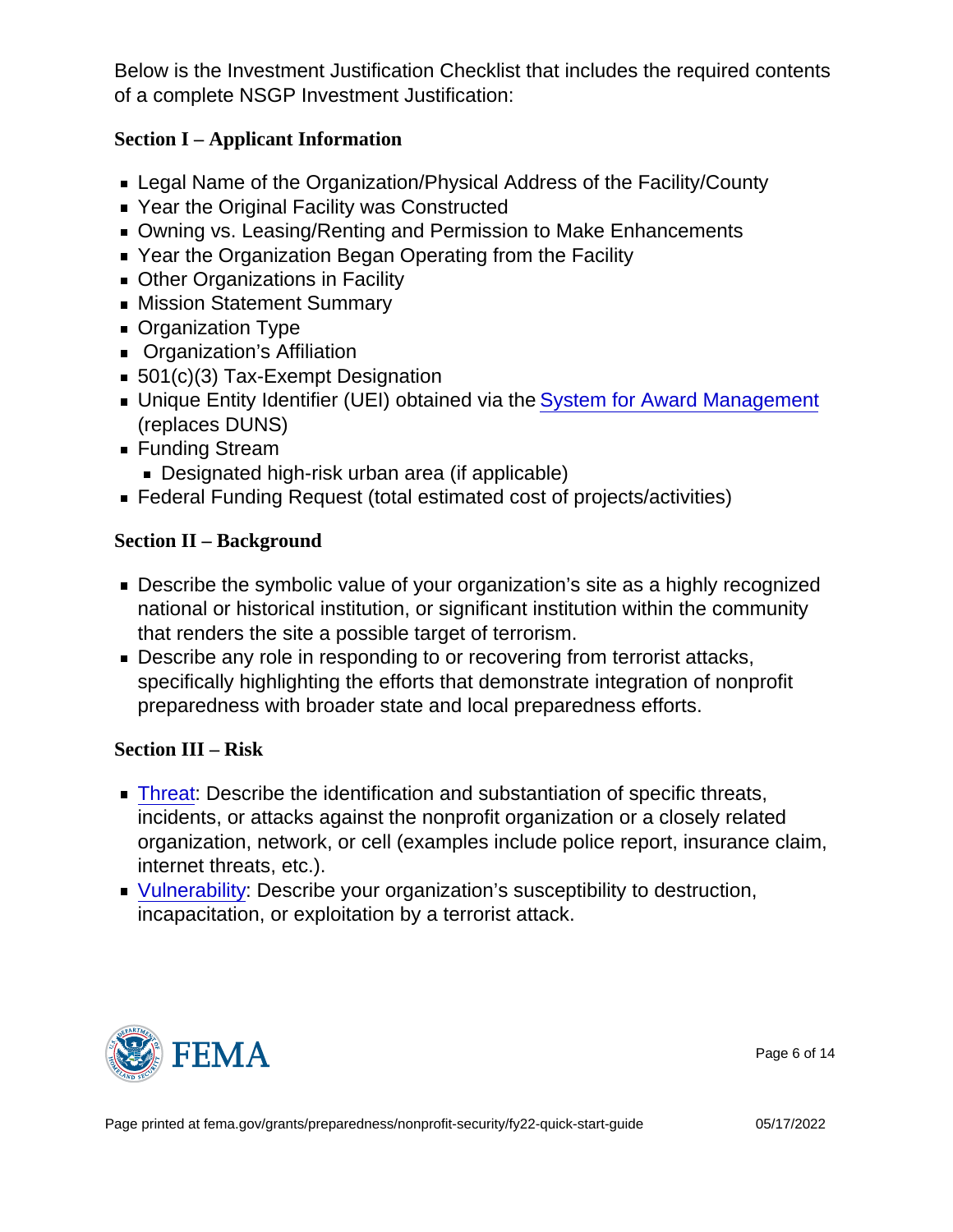■ Consequence: Describe potential negative effects/impacts on your organization's assets, systems, and/or function if disrupted, damaged, or destroyed due to a terrorist attack.

Section IV – Facility Hardening

- Describe how the proposed projects/activities will harden (make safer/more secure) the facility and/or mitigate the identified risk(s) and/or vulnerabilities based on the vulnerability assessment.
- **Describe how the proposed target hardening focuses on the prevention of** and/or protection against the risk/threat of a terrorist attack.
- Confirm that the proposed projects are allowable in accordance with the priorities of the NSGP [\(NOFO](https://www.fema.gov/grants/preparedness/nonprofit-security/nonprofit-security-grant-program-notices-funding-opportunity), [PGM\)](https://www.fema.gov/grants/preparedness/manual).
- Confirm that the proposed projects are feasible (meaning there is a reasonable expectation based on predicable planning assumptions to complete all tasks, projects and/or activities within the subaward period of performance) and proposed milestones under the NSGP.

Section V – Milestones

Describe any key activities that will lead to milestones in the program/project and grants management over the course of the NSGP grant award period of performance.

Section VI – Project Management

- Describe the proposed management team's roles, responsibilities, and governance structure to support the implementation of the projects/activities.
- Assess the project management plan/approach.

Section VII – Impact

**Describe the outcome and outputs of the proposed projects/activities that will** indicate that the investment was successful.

Funding History

Include past funding amounts and projects under NSGP.



Page 7 of 14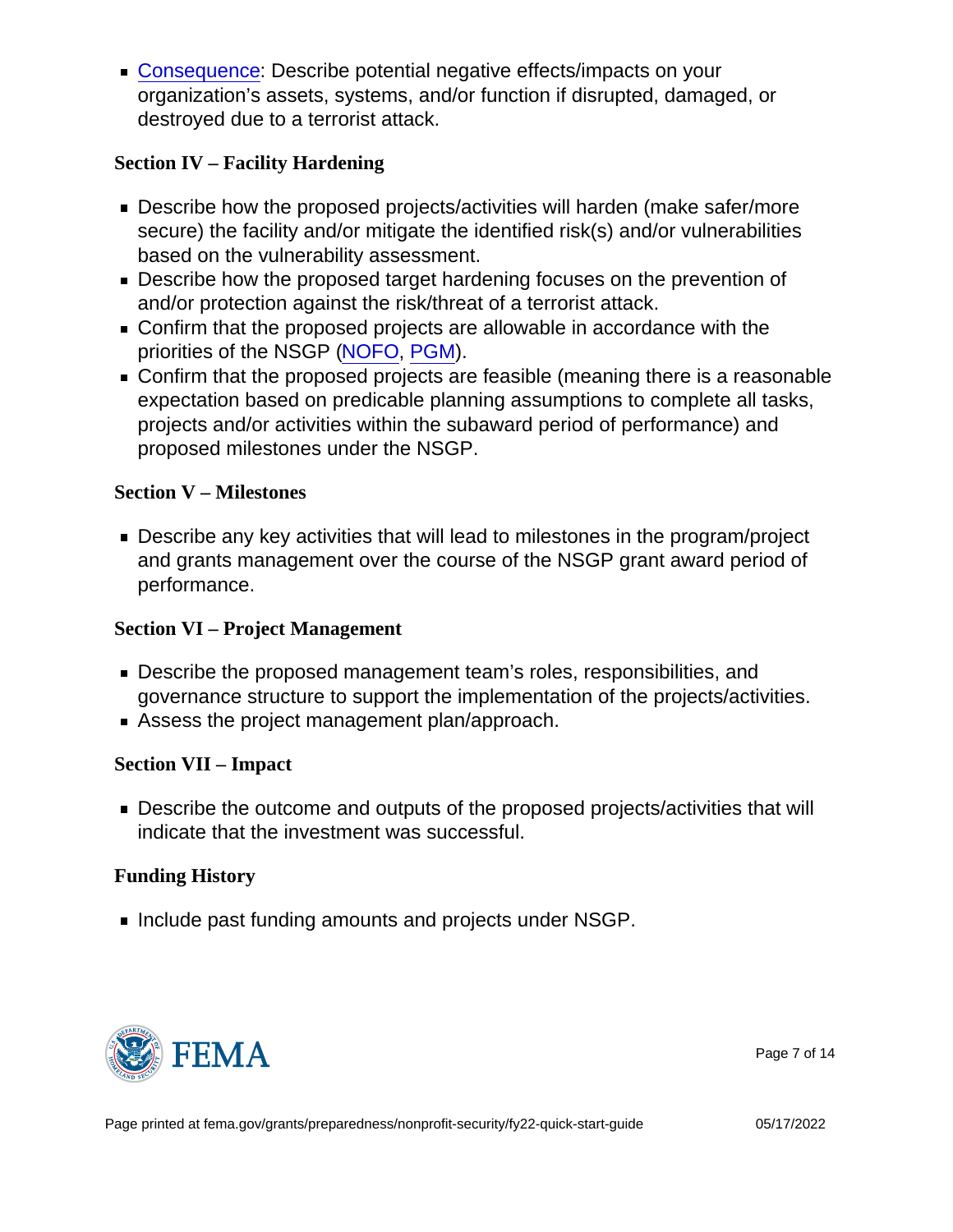# **Definitions**

- Vulnerability Assessment: The vulnerability assessment is a documented review of your facility that identifies gaps in security. Addressing gaps as they are identified in the vulnerability assessment keeps a facility and its occupants, visitors, or members safer. This document is the foundation of an NSGP application.
- Underserved Communities or Populations: Communities and populations who traditionally face barriers in accessing and using publicly available resources, and includes those underserved because of geographic location, religion, sexual orientation, gender identity, underserved racial and ethnic populations, underserved because of special needs (such as language barriers, disabilities, alienage status, or age), and any other community or population determined to be underserved by the Secretary of the Department of Homeland Security, as appropriate.
- Subapplicant/Subrecipient: Individual nonprofit organizations are considered the subapplicants or the subrecipients of the NSGP grant. The SAA is the primary applicant and recipient. Each nonprofit organization must individually submit an application to their SAA, which will then submit it to FEMA for consideration, but the award itself will be made directly to the state or territory's SAA. The SAA will then manage the grant and be the main point of contact for the nonprofit organizations for everything related to their grant award.
- **Period of Performance: The period of performance is the length of time that** recipients and subrecipients have to implement their project(s), accomplish all goals, and expend all grant funding. The period of performance under the NSGP is 36 months for SAAs. However, given the SAA has a high level of administrative burden in managing the NSGP, typically a shorter period of performance than 36 months is given to nonprofit subrecipients. There may be situational extensions to the period of performance based on undue hardships, but recipients and subrecipients should not assume any extensions will be granted and plan for full project completion within the designated period of performance. All costs must be incurred, and all services or goods must be completed or delivered within the period of performance. Unless the subrecipient and SAA have requested and received approval from FEMA for pre-award costs, any expenditures made prior to official notification of award from the SAA and before the start of the subrecipient's period of performance will be considered unallowable.



Page 8 of 14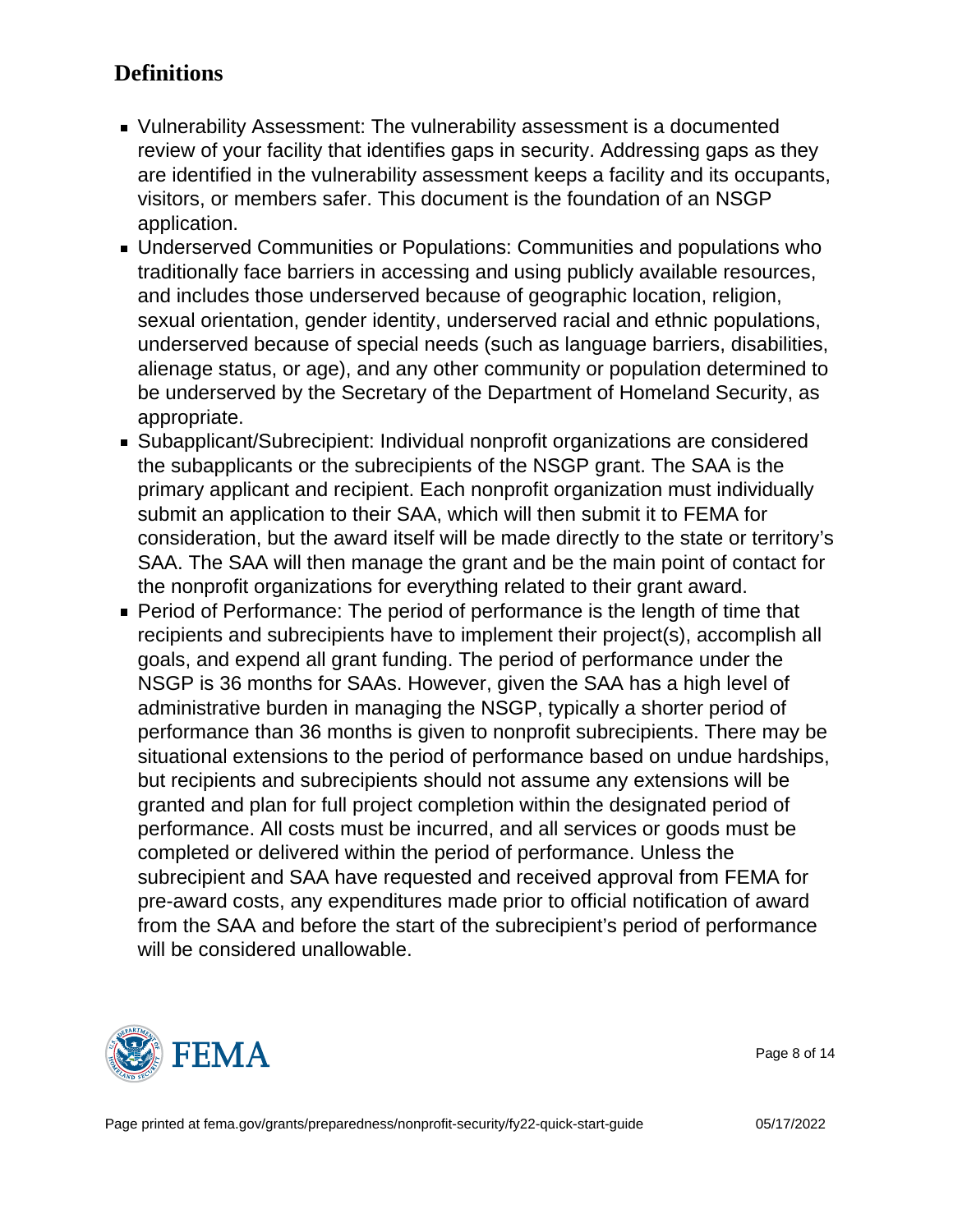- High-risk Urban Area: High-risk urban areas are metropolitan locations designated in FEMA's Urban Area Security Initiative (UASI) program each year based on the 100 most populous metropolitan statistical areas (MSAs). Nonprofit organizations with physical locations in one of those high-risk urban areas are eligible under the NSGP-Urban Area (UA) program; all other nonprofits are eligible under the NSGP-State (S) program. The list of high-risk urban areas under UASI changes every year based on risk. A list of eligible high-risk urban areas will be included in each year's NSGP NOFO. Because high-risk urban areas often extend beyond the local city limits and because the localities included within the corresponding MSA are not always included in the high-risk urban area, contact your SAA to confirm whether your organization is located within a designated high-risk urban area for the purposes of the NSGP-UA program. If a nonprofit does not apply for the correct funding stream based on location, the application will be automatically eliminated.
- State Administrative Agency (SAA): SAAs are the designated state and territory offices that manage the NSGP awards. These offices are the primary applicants to and recipients of NSGP funds. The SAA will make NSGP subawards to subrecipients (e.g., nonprofit organizations).
- Potential for an adverse outcome assessed as a function of hazard/threats, assets and their vulnerabilities, and consequence. In the context of NSGP applications, nonprofit organizations should describe their current threat/risk of terroristic attack and how those identified vulnerabilities (in the vulnerability assessment) could potentially be exploited.
- Indication of potential harm to life, information, operations, the environment and/or property; may be a natural or human-created occurrence and considers capabilities, intentions, and attack methods of adversaries used to exploit circumstances or occurrences with the intent to cause harm.
- Physical feature or operational attribute that renders an entity open to exploitation or susceptible to a given hazard; includes characteristic of design, location, security posture, operation, or any combination thereof, that renders an asset, system, network, or entity susceptible to disruption, destruction, or exploitation.
- Effect of an event, incident, or occurrence; commonly measured in four ways: human, economic, mission, and psychological, but may also include other factors such as impact on the environment.
- **Terrorism: Any activity that:**



Page 9 of 14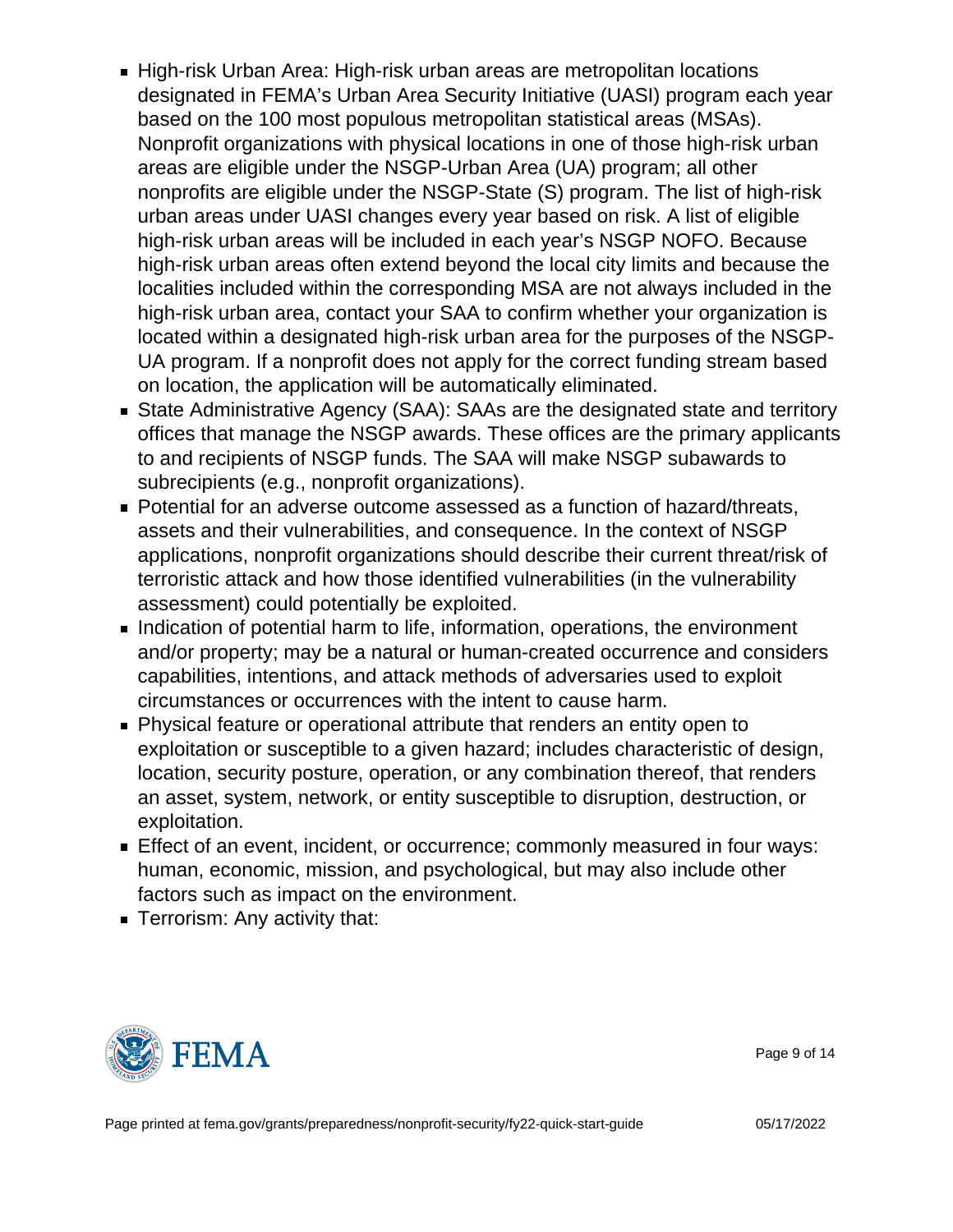- 1. Involves an act that: A) is dangerous to human life or potentially destructive of critical infrastructure or key resources; and B) is a violation of the criminal laws of the United States or of any State or other subdivision of the United States; and
- 2. Appears to be intended to: A) intimidate or coerce a civilian population; B) influence a policy of a government by intimidation or coercion; or C) affect the conduct of a government by mass destruction, assassination, or kidnapping.

Additional definitions can be found in the [DHS Lexicon Terms and](https://www.dhs.gov/sites/default/files/publications/18_0116_MGMT_DHS-Lexicon.pdf) [Definitions](https://www.dhs.gov/sites/default/files/publications/18_0116_MGMT_DHS-Lexicon.pdf).

# Resources

This section contains a list of resources that NSGP applicants may find useful in the development of their Investment Justifications. Potential applicants can use the links listed below to access information and resources that can assist in the NSGP application process and project implementation. Resources referring to FY 2021 are provided for historical reference only.

Department of Homeland Security (DHS) Federal Emergency Management Agency (FEMA), Grant Programs Directorate

- **Program Overview: [Nonprofit Security Grant Program](https://www.fema.gov/grants/preparedness/nonprofit-security)**
- **State Administrative Agency (SAA) Contact List: [State Administrative Agency](https://www.fema.gov/grants/preparedness/state-administrative-agency-contacts?id=6363)** [\(SAA\) Contacts](https://www.fema.gov/grants/preparedness/state-administrative-agency-contacts?id=6363)
- **NSGP Notices and Documents: [Notice of Funding Opportunity](https://www.fema.gov/media-collection/nonprofit-security-grant-program-notices-funding-opportunity)**
- Grants Management Requirements and Procurement Under Grants: [FEMA](https://www.fema.gov/grants) **[Grants](https://www.fema.gov/grants)**
- Preparedness Grants Manual: [Preparedness Grants Manual](https://www.fema.gov/grants/preparedness/manual) (See Appendix C for NSGP-specific information)
- Grants Preparedness Webinar: [Preparedness Webinars](https://www.fema.gov/emergency-managers/individuals-communities/preparedness-webinars)
- **Investment Justification Template: [Home | GRANTS.GOV \(](https://www.grants.gov/)Keyword Search:** "FY 2022 NSGP")
- Grants Management Technical Assistance Online Training: [Grants](https://training.fema.gov/grantsmanagement/) **[Management](https://training.fema.gov/grantsmanagement/)**
- Grants Learning Center and Resources: [Learn Grants](https://www.grants.gov/web/grants/learn-grants.html)



Page 10 of 14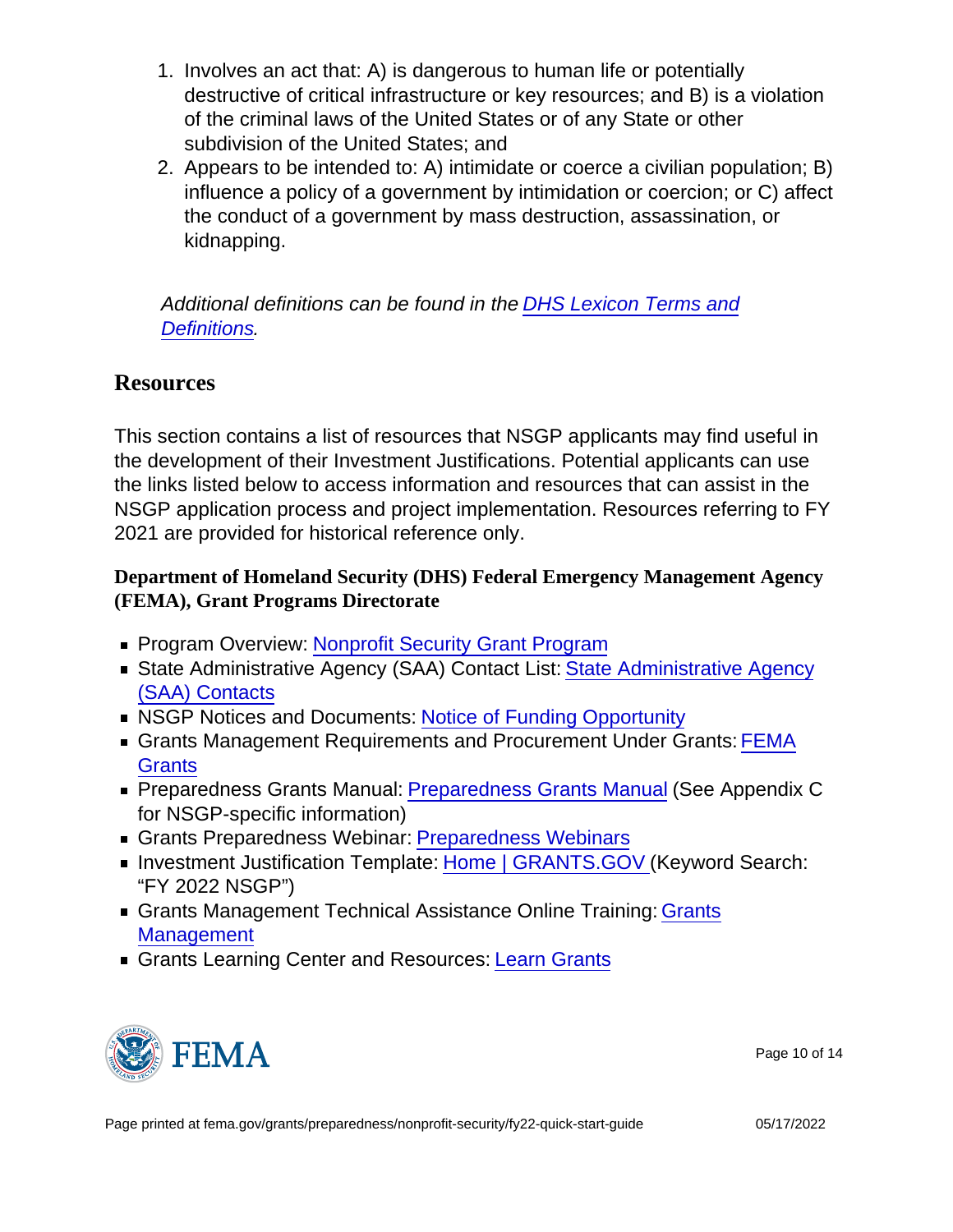- Procurement Under Grants Resources Page: [Contracting with Federal Funds](https://www.fema.gov/grants/procurement) [for Goods and Services Before, During and After Disasters | FEMA.gov](https://www.fema.gov/grants/procurement)
- **Authorized Equipment List: [Authorized Equipment List](https://www.fema.gov/grants/guidance-tools/authorized-equipment-list)**
- **Environmental Planning and Historic Preservation Information: [Environmental](https://www.fema.gov/grants/preparedness/preparedness-grants-ehp-compliance)** [Planning and Historic Preservation \(EHP\) Compliance](https://www.fema.gov/grants/preparedness/preparedness-grants-ehp-compliance)
- General NSGP Inquiries and Listserv Sign Up: [FEMA-NSGP@fema.dhs.gov](mailto:FEMA-NSGP@fema.dhs.gov)

DHS Cybersecurity and Infrastructure Security Agency (CISA)

- Faith-Based Organization Security Resources: [Faith Based Organizations](https://www.cisa.gov/faith-based-organizations-houses-worship) and [Houses of Worship](https://www.cisa.gov/houses-worship)
- ■ [Mitigating Attacks on Houses of](https://www.cisa.gov/mitigating-attacks-houses-worship-security-guide) Worship: Mitigating Attacks on Houses of [Worship Security Guide](https://www.cisa.gov/mitigating-attacks-houses-worship-security-guide)
- House of Worship Self-Assessment: [Houses of Worship Security Self-](https://www.cisa.gov/houses-of-worship)[Assessment](https://www.cisa.gov/houses-of-worship) and [Houses of Worship Security Self-Assessment User Guide and](https://www.cisa.gov/houses-worship-security-self-assessment) **[Survey](https://www.cisa.gov/houses-worship-security-self-assessment)**
- **Promoting Vigilance through the Power of Hello: [Employee Vigilance Power of](https://www.cisa.gov/employee-vigilance-power-hello)** [Hello](https://www.cisa.gov/employee-vigilance-power-hello) and [Power of Hello Translations](https://www.cisa.gov/power-hello-translations)
- De-Escalation for Critical Infrastructure Owners and Operators: [De-escalation](https://www.cisa.gov/de-escalation-series) **[Series](https://www.cisa.gov/de-escalation-series)**
- ■ [Securing Public Gatherings](https://www.cisa.gov/securing-public-gatherings) Resources: Securing Public Gatherings
- **Hometown Safety and Security Resources: [Hometown Security](https://www.cisa.gov/hometown-security)**
- Active Shooter Resources: [Active Shooter Preparedness,](https://www.cisa.gov/active-shooter-preparedness) [Active Shooter](https://www.cisa.gov/active-shooter-workshop-participant) [Workshop,](https://www.cisa.gov/active-shooter-workshop-participant) [Translated Active Shooter Resources](https://www.cisa.gov/translated-active-shooter-resources), and [Emergency Action Plan](https://www.cisa.gov/publication/active-shooter-emergency-action-plan-guide) [Guide and Template](https://www.cisa.gov/publication/active-shooter-emergency-action-plan-guide)
- **Bombing Prevention Resources: [Office for Bombing Prevention \(OBP\)](https://www.cisa.gov/office-bombing-prevention-obp)**
- CISA Tabletop Exercise Packages: [CISA Tabletop Exercises Packages](https://www.cisa.gov/cisa-tabletop-exercises-packages)
- Cyber Resources and Assessment Services: [Cyber Resource Hub](https://www.cisa.gov/cyber-resource-hub) and [Cyber](https://www.cisa.gov/cyber-essentials) **[Essentials](https://www.cisa.gov/cyber-essentials)**
- **Security At First Entry (SAFE): [CISA SAFE Fact Sheet](https://www.cisa.gov/sites/default/files/publications/CISA SAFE Fact Sheet.pdf)**
- **Personal Security Considerations: [All Stakeholders](https://www.cisa.gov/all-stakeholders)**
- Tips for Cybersecurity: [CISA Tips](https://www.cisa.gov/tips)
- Reducing the Risk of a Successful Cyber Attack: [Cyber Hygiene Services](https://www.cisa.gov/cyber-hygiene-services)
- Request Assistance from a CISA [Protective](https://www.cisa.gov/protective-security-advisors) Security Advisor (PSA): Protective [Security Advisors](https://www.cisa.gov/protective-security-advisors) or [Central@cisa.gov](mailto:Central@cisa.gov)

DHS Center for Faith-Based and Neighborhood Partnerships



Page 11 of 14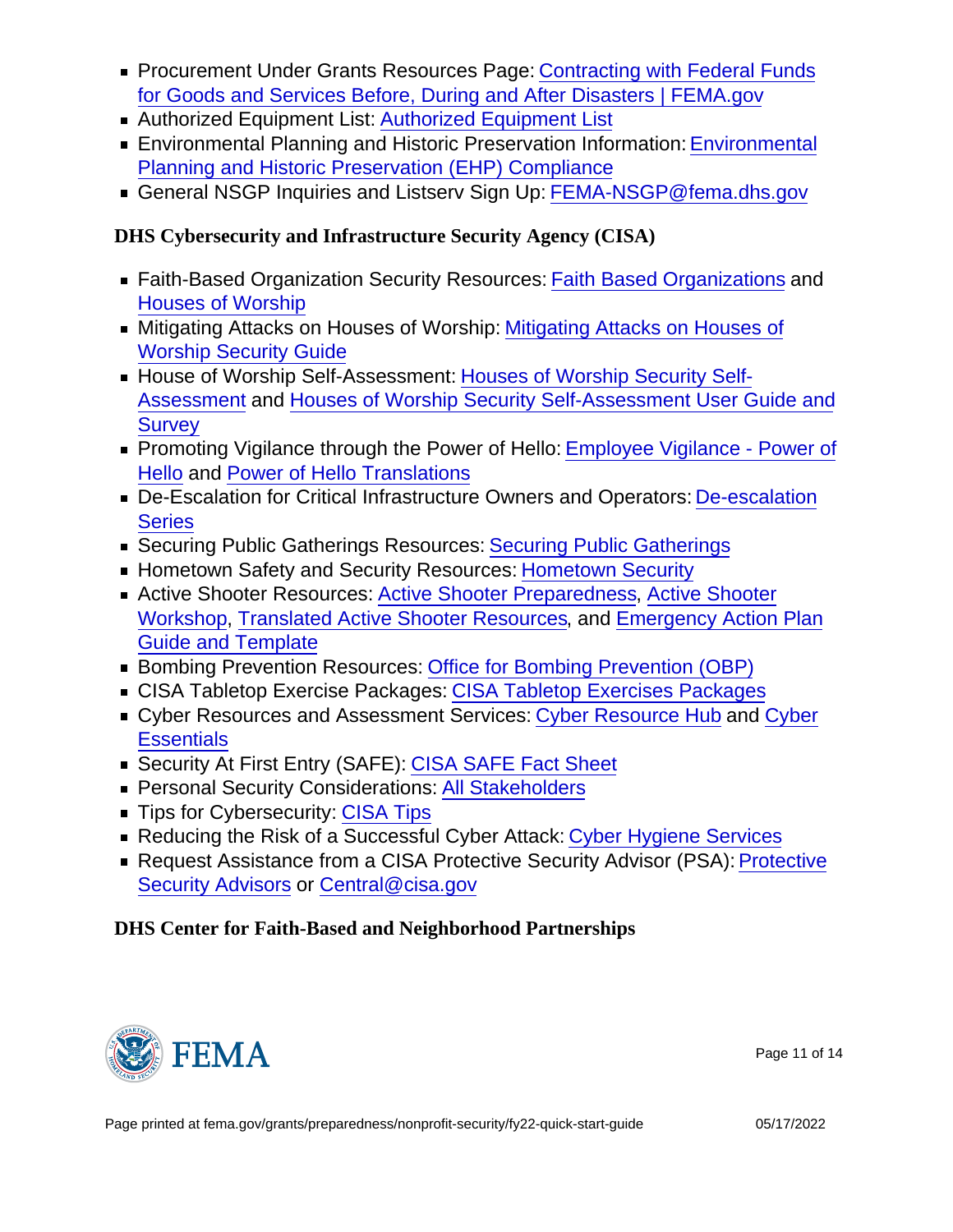- Resource Overview: [Faith-Based and Neighborhood Partnerships](https://www.dhs.gov/faith)
- Faith-based and Neighborhood Partnerships: [Partnerships Resources](https://www.fema.gov/emergency-managers/individuals-communities/faith)
- **Preparing for Human-Caused or Natural Disaster: [Plan Ahead for Disasters](https://www.ready.gov/)**
- President Biden Reestablishes the White House Office of Faith-Based and Neighborhood Partnerships: [Fact Sheet](https://www.whitehouse.gov/briefing-room/statements-releases/2021/02/14/fact-sheet-president-biden-reestablishes-the-white-house-office-of-faith-based-and-neighborhood-partnerships/)
- Additional Information from HHS Center for Faith-based and Neighborhood Partnerships: [Center for Faith-based and Neighborhood Partnerships](https://www.hhs.gov/about/agencies/iea/partnerships/index.html)
- General Inquiries and Listsery Sign Up: [Partnerships@fema.dhs.gov](mailto:Partnerships@fema.dhs.gov)

DHS Office for Civil Rights & Civil Liberties

- **Designal [Civil Rights and Civil Liberties](https://www.dhs.gov/topic/civil-rights-and-civil-liberties)**
- Make a Civil Rights Complaint: [Make a Complaint](https://www.dhs.gov/file-civil-rights-complaint)
- **EXECL Compliance Branch: [Compliance Investigations](https://www.dhs.gov/compliance-branch) or** [CRCLCompliance@hq.dhs.gov](mailto:CRCLCompliance@hq.dhs.gov)
- **Join a Local Roundtable: [Community Engagement](https://www.dhs.gov/community-engagement) or** [CommunityEngagement@hq.dhs.gov](mailto:CommunityEngagement@hq.dhs.gov)
- General Inquires: [CRCL@dhs.gov](mailto:CRCL@dhs.gov)

DHS/FEMA Office of Law Enforcement and Engagement Integration

- **Office Overview: [Law Enforcement and Integration](https://www.fema.gov/about/offices/law-enforcement)**
- General Inquires or to Share Events: [LawEnforcementEngagement@fema.dhs.gov](mailto:LawEnforcementEngagement@fema.dhs.gov)

DHS Center for Prevention, Programs and Partnerships (CP3)

- Center Overview: [Center for Prevention Programs and Partnerships](https://www.dhs.gov/CP3)
- CP3 grant opportunities: [Targeted Violence and Terrorism Prevention](https://www.dhs.gov/tvtpgrants)
- If You See Something, Say Something™: [Awareness Resources](https://www.dhs.gov/see-something-say something)
- Countering Terrorism and Targeted Violence: [Strategic Framework Resources](https://www.dhs.gov/publication/dhs-strategic-framework-countering-terrorism-and-targeted-violence)
- Targeted Violence and Terrorism Prevention (TVTP): [Community Engagement](https://www.dhs.gov/publication/community-engagement-targeted-violence-and-terrorism-prevention-tvtp?topic=preventing-terrorism) [for TVTP](https://www.dhs.gov/publication/community-engagement-targeted-violence-and-terrorism-prevention-tvtp?topic=preventing-terrorism)
- Risk Factors FAQ Sheet: [Risk Factors and TVTP](https://www.dhs.gov/publication/risk-factors-and-targeted-violence-and-terrorism-prevention?topic=preventing-terrorism)
- **Building Peer-to-Peer Engagements: [Briefing Topic](https://www.dhs.gov/publication/building-peer-peer-engagements?topic=preventing-terrorism)**
- **Joint Counterterrorism Assessment Team publication: [First Responder's](https://www.dni.gov/files/NCTC/documents/jcat/firstresponderstoolbox/First_Responders_Toolbox_-_Religious_Facilities_and_Adherents.pdf)** [Toolbox](https://www.dni.gov/files/NCTC/documents/jcat/firstresponderstoolbox/First_Responders_Toolbox_-_Religious_Facilities_and_Adherents.pdf)



Page 12 of 14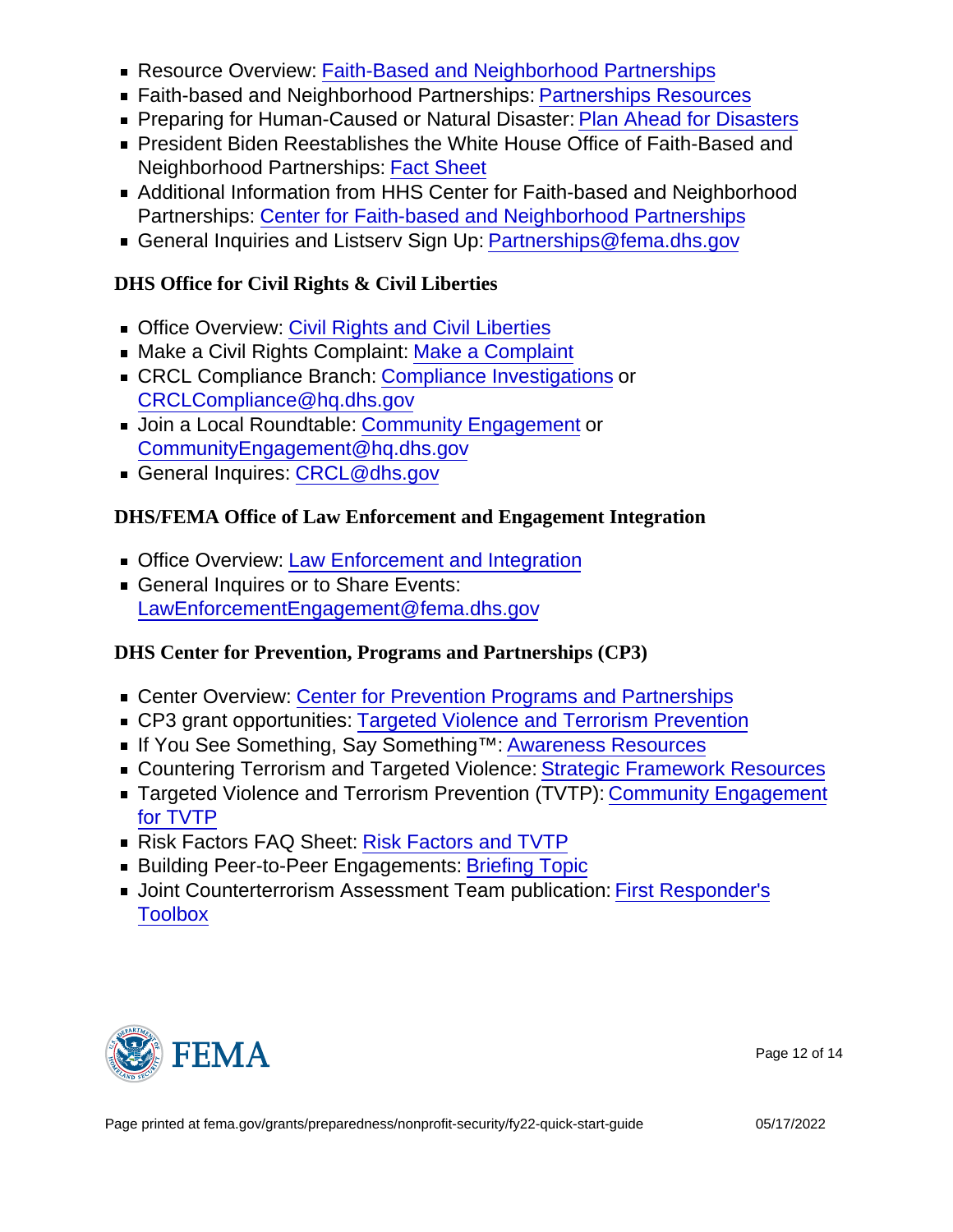- POC for National Organizations: send email to [CP3StrategicEngagement@hq.dhs.go](mailto:CP3StrategicEngagement@hq.dhs.go)
- Request a Community Awareness Briefing: send email to [cabbriefingrequests@hq.dhs.gov](mailto:cabbriefingrequests@hq.dhs.gov)
- General Inquires: [TerrorismPrevention@hq.dhs.gov](mailto:TerrorismPrevention@hq.dhs.gov)

Department of Justice (DOJ) Community Relations Service

- **Deal** Office Overview: [Community Relations Service](https://www.justice.gov/crs)
- Faith and Community Resources: [Protecting Places of Worship Forum](https://www.justice.gov/crs/our-work/facilitation/protecting-places-of-worship) and [Protecting Places of Worship Fact Sheet](https://www.justice.gov/file/1376571/download)
- **Information on Hate Crimes: [Addressing Hate Crimes](https://www.justice.gov/hatecrimes)**
- General Inquires: [Harpreet.S.Mokha@usdoj.gov](mailto:Harpreet.S.Mokha@usdoj.gov) or [askcrs@usdoj.gov](mailto:askcrs@usdoj.gov)

DOJ Civil Rights Division

- Division Overview: [Civil Rights Division](https://www.justice.gov/crt)
- Contact Civil Rights Division or Report a Violation: [Start a Report](https://civilrights.justice.gov/)

U.S. Department of Education

- Grant Program Overview: [Department of Education Grants](https://www2.ed.gov/fund/grants-apply.html?src=ft)
- **Training and [Risk Management Tools](https://www2.ed.gov/fund/grant/about/risk-management-tools.html?src=grants-page): Risk Management Tools**
- **School Safety Resources: [Find School Safety Resources](https://www.schoolsafety.gov/find-school-safety-resources)**

Office of Intelligence & Analysis

- Suspicious Activity Reporting (SAR): [Nationwide SAR Initiative \(NSI\)](https://www.dhs.gov/nationwide-sar-initiative-nsi)
- Safety for Faith-Based Events and Houses of Worship: [NSI Awareness Flyer](https://www.dhs.gov/publication/safety-faith-based-events-and-houses-worship-nsi-awareness-flyer)
- National Threat Evaluation and Reporting (NTER): [NTER Program](https://www.dhs.gov/national-threat-evaluation-and-reporting-program)

Federal Bureau of Investigation (FBI)

- **Resource Overview: [FBI Resources](https://www.fbi.gov/resources)**
- **FBI Field Offices: [Contact List](https://www.fbi.gov/contact-us/field-offices)**
- Report a Hate Crime: Submit online at [FBI Tip form](https://tips.fbi.gov/) or call 1-800-CALL-FBI

## Other Resources

■ United State Secret Service: [National Threat Assessment Center](https://www.secretservice.gov/protection/ntac)



Page 13 of 14